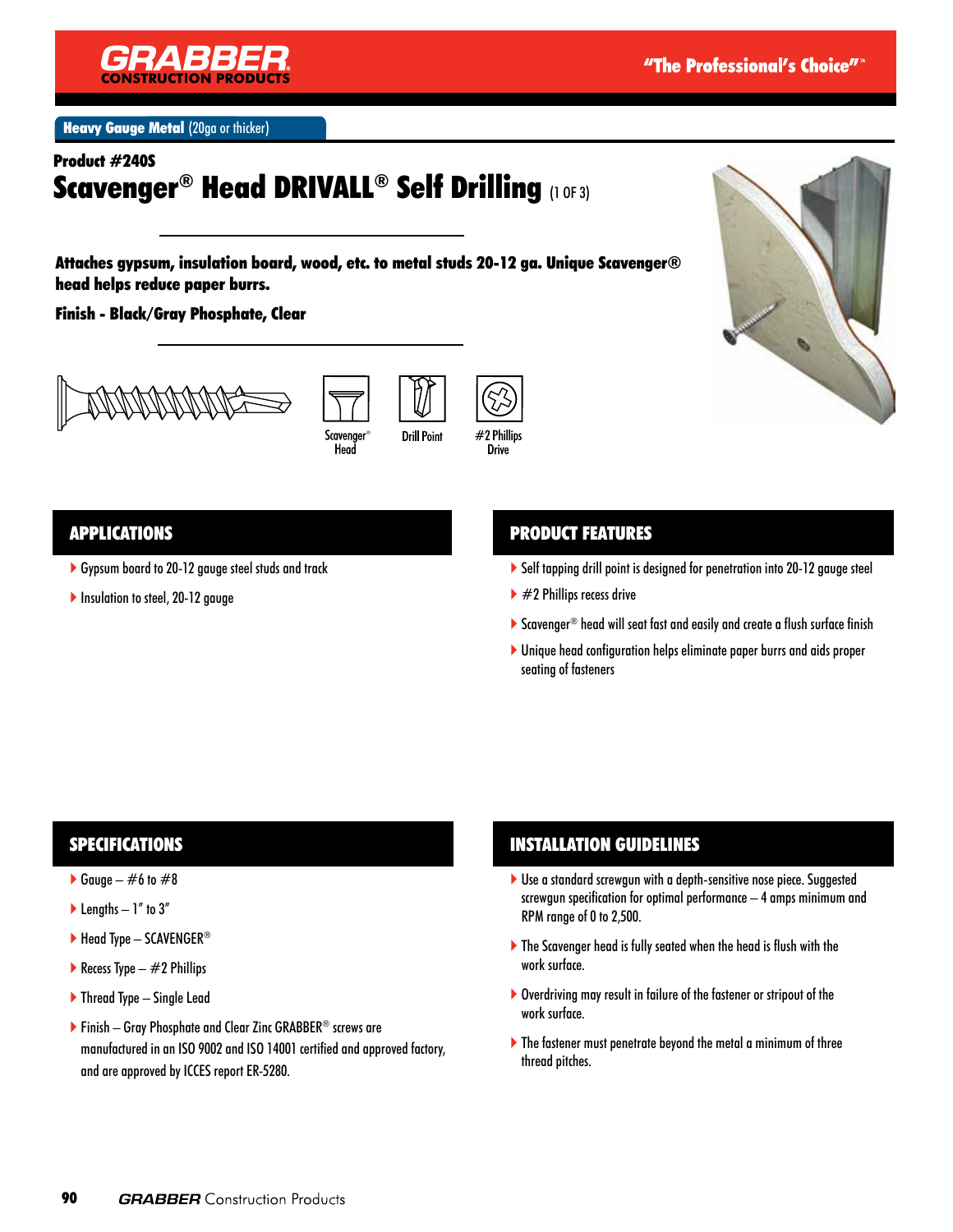

**Heavy Gauge Metal (20ga or thicker)** 

#### Product #240S

# Scavenger® Head DRIVALL® Self Drilling (2 OF 3)

| <b>PRODUCT SIZES AND ORDERING INFORMATION</b> |                                                                                    |                      |                            |                          |
|-----------------------------------------------|------------------------------------------------------------------------------------|----------------------|----------------------------|--------------------------|
| Catalog No.                                   | Gauge/Length                                                                       | <b>Length Metric</b> | <b>Quantity Per Carton</b> | <b>Weight Per Carton</b> |
| 13S                                           | #6x1"                                                                              | 25 mm                | 10 M                       | 33.00(lbs)               |
| 13SZ                                          | #6x1"                                                                              | $25 \text{ mm}$      | 10 M                       | 33.00(lbs)               |
| 14S                                           | #6x1-1/4"                                                                          | 32 mm                | 8 M                        | 33.00(lbs)               |
| 14SZ                                          | #6x1-1/4"                                                                          | 32 mm                | 8 M                        | 33.00(lbs)               |
| 135S                                          | $#6x1-1/8"$                                                                        | 28 mm                | 10 M                       | 37.00(lbs)               |
| 135SZ                                         | $#6x1-1/8"$                                                                        | 28 mm                | 10 M                       | 37.00(lbs)               |
| 15S                                           | $#6x1-5/8"$                                                                        | $41$ mm              | 5 M                        | 22.00(lbs)               |
| 15SZ                                          | $#6x1-5/8"$                                                                        | $41$ mm              | 5 M                        | 22.00(lbs)               |
| <b>16S</b>                                    | #6x1-7/8"                                                                          | 47 mm                | 4 M                        | 26.00(lbs)               |
| 16SZ                                          | #6x1-7/8"                                                                          | 47 mm                | 4 M                        | 26.00(lbs)               |
| 30SS                                          | $#8x2-3/8"$                                                                        | 60 mm                | 3 M                        | 28.00(lbs)               |
| 30SSZ                                         | #8x2-3/8"                                                                          | 60 mm                | 3 M                        | 28.00(lbs)               |
| 30MS                                          | #8x2-5/8"                                                                          | 66 mm                | 2 M                        | 20.00(lbs)               |
| 30MSZ                                         | #8x2-5/8"                                                                          | <b>66 mm</b>         | 2 M                        | 20.00(lbs)               |
| 30LS                                          | #8x3"                                                                              | 76 mm                | 2 M                        | 22.00(lbs)               |
| 30LSZ                                         | #8x3"                                                                              | 76 mm                | 2 M                        | 22.00(lbs)               |
|                                               | *1lb Box, 5lb Box and Collated screw packaging option available on selected items. |                      |                            |                          |

### STANDARD CORROSION TEST RESULTS

| <b>Finish</b>                  | Test                         | Standard/Protocol | <b>Results</b>              |
|--------------------------------|------------------------------|-------------------|-----------------------------|
| <b>Black/Gray</b><br>Phosphate | Salt Spray<br><b>Results</b> | <b>ASTM B117</b>  | 24 hours,<br>no red rust    |
| Clear Zinc                     | Salt Spray<br><b>Results</b> | <b>ASTM B117</b>  | 24 hours,<br>no red rust    |
| <b>GRABBERGARD® Salt Spray</b> | <b>Results</b>               | <b>ASTM B117</b>  | 1,000 hours,<br>no red rust |
| <b>GRABBERGARD® Kesternich</b> | Results                      | DIN 50018, 2.0L   | 15 cycles,<br>no red rust   |

|           | .                                        |                  |  |
|-----------|------------------------------------------|------------------|--|
| Gauge No. | Decimal Equivalent Millimeter Equivalent |                  |  |
| 14        | 0.0713''                                 | $1.8 \text{ mm}$ |  |
| 16        | 0.0566''                                 | $1.5 \text{ mm}$ |  |
| 18        | 0.0451''                                 | $1.2 \text{ mm}$ |  |
| 20        | 0.0396''                                 | 1 mm             |  |
|           |                                          |                  |  |

SHEET STEEL GAUGES



| <b>DRILLING CAPACITY</b> |             |                               |                                              |
|--------------------------|-------------|-------------------------------|----------------------------------------------|
| <b>Screw</b><br>Gauge    | Drill Point | Max Panel<br><b>Thickness</b> | <b>Steel Thickness</b><br><b>Gauge Range</b> |
|                          | ર           | $0.090 - 0.110$               | $20-12$                                      |
|                          |             | $0.100 - 0.140$               | $20-12$                                      |

All GRABBER® screw products are manufactured in facilities that are ISO 9002 and ISO 14001 certified and approved. The fasteners comply with ASTM C954, as referenced in ICCES report ER-5280, are approved for use in structures governed by the International Building Code 2006, 2009, 2012, International Residential Building Code 2006, 2009, and 2012.